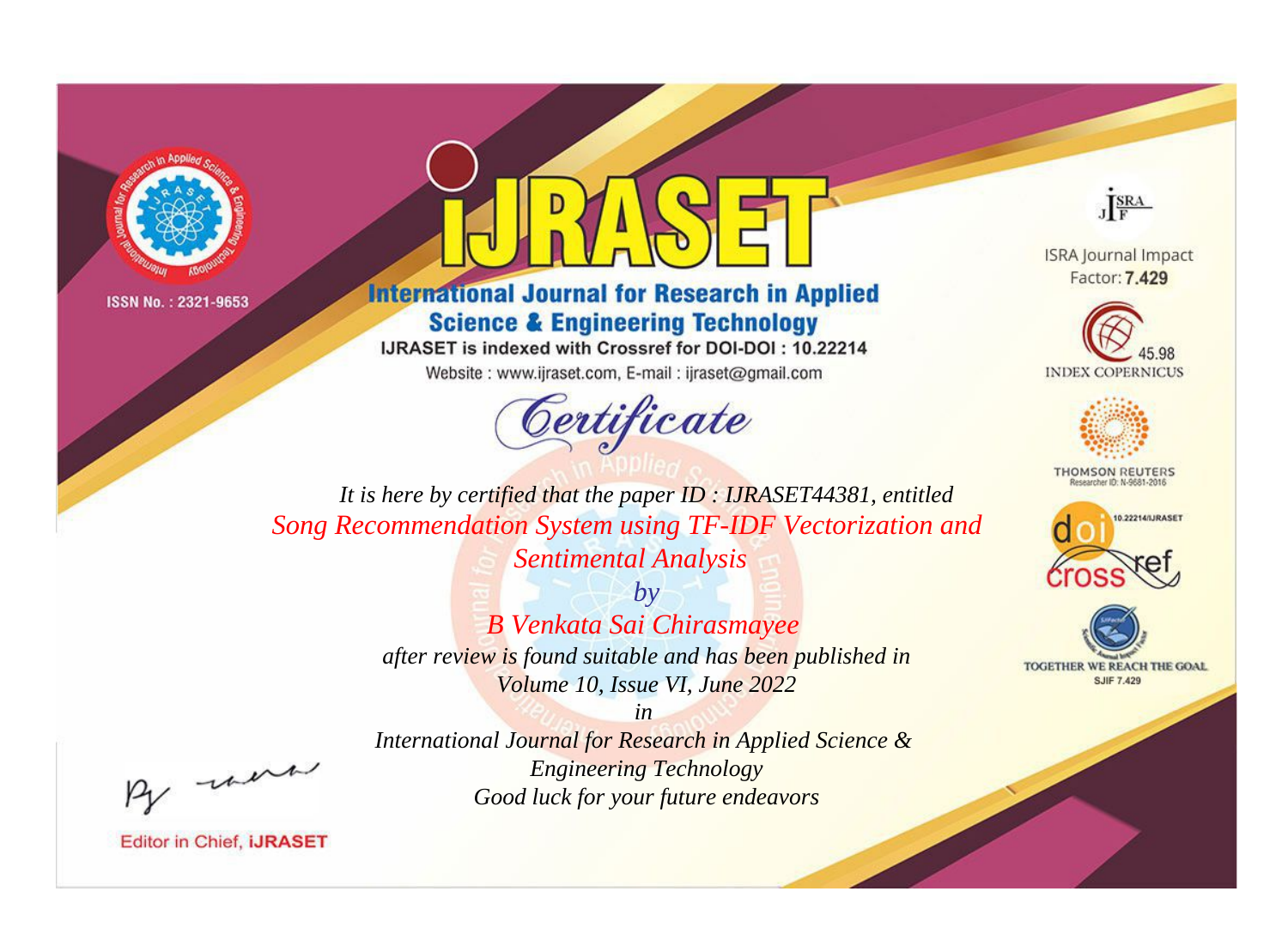



## **International Journal for Research in Applied Science & Engineering Technology**

IJRASET is indexed with Crossref for DOI-DOI: 10.22214

Website: www.ijraset.com, E-mail: ijraset@gmail.com



JERA

**ISRA Journal Impact** Factor: 7.429





**THOMSON REUTERS** 



TOGETHER WE REACH THE GOAL **SJIF 7.429** 

It is here by certified that the paper ID: IJRASET44381, entitled Song Recommendation System using TF-IDF Vectorization and **Sentimental Analysis** 

> $b\nu$ G Sharmila after review is found suitable and has been published in Volume 10, Issue VI, June 2022

were

International Journal for Research in Applied Science & **Engineering Technology** Good luck for your future endeavors

 $in$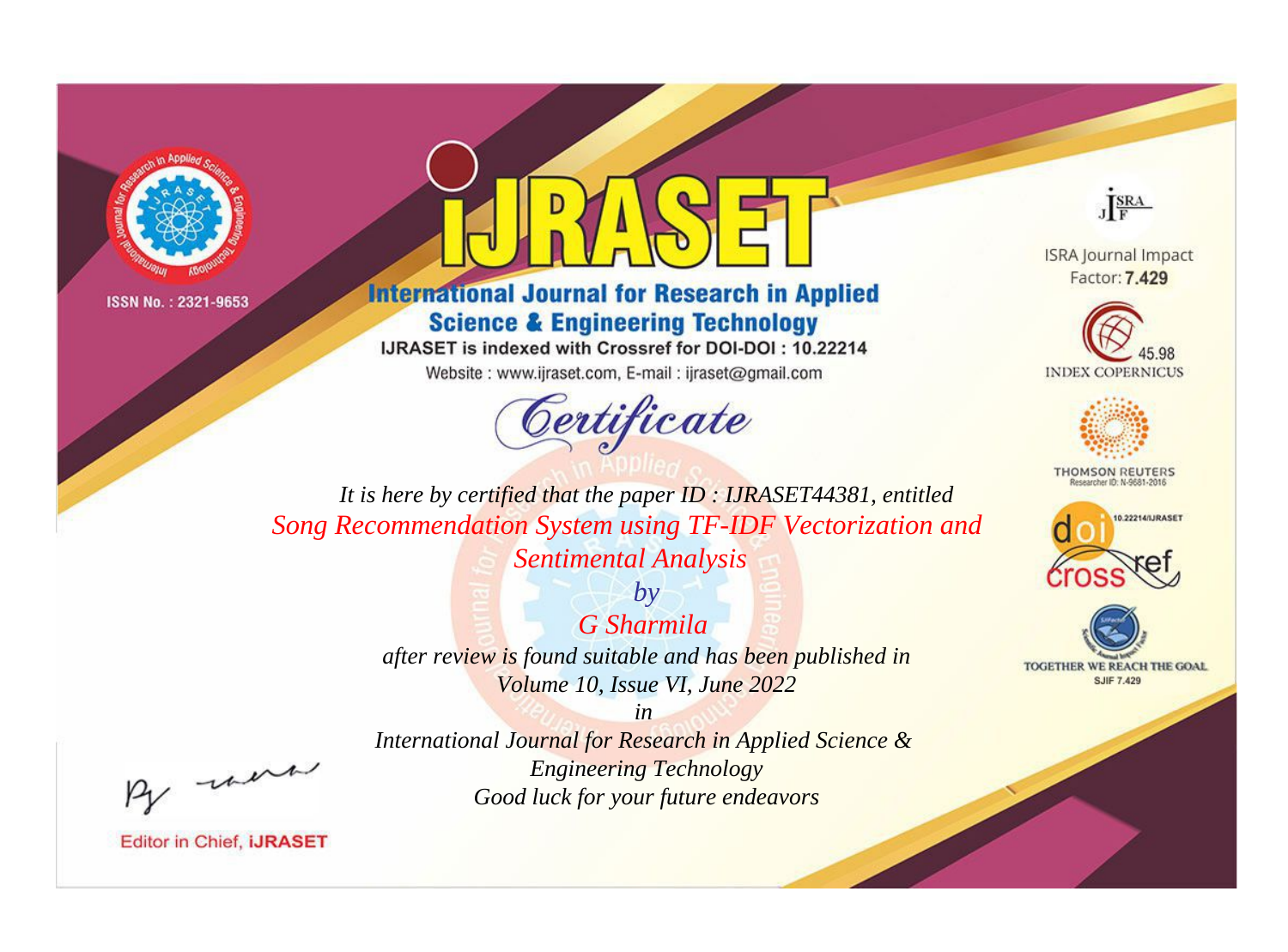



## **International Journal for Research in Applied Science & Engineering Technology**

IJRASET is indexed with Crossref for DOI-DOI: 10.22214

Website: www.ijraset.com, E-mail: ijraset@gmail.com



JERA

**ISRA Journal Impact** Factor: 7.429





**THOMSON REUTERS** 



TOGETHER WE REACH THE GOAL **SJIF 7.429** 

It is here by certified that the paper ID: IJRASET44381, entitled Song Recommendation System using TF-IDF Vectorization and **Sentimental Analysis** 

> **D** Sahithi after review is found suitable and has been published in Volume 10, Issue VI, June 2022

 $b\nu$ 

 $in$ International Journal for Research in Applied Science & **Engineering Technology** Good luck for your future endeavors

were